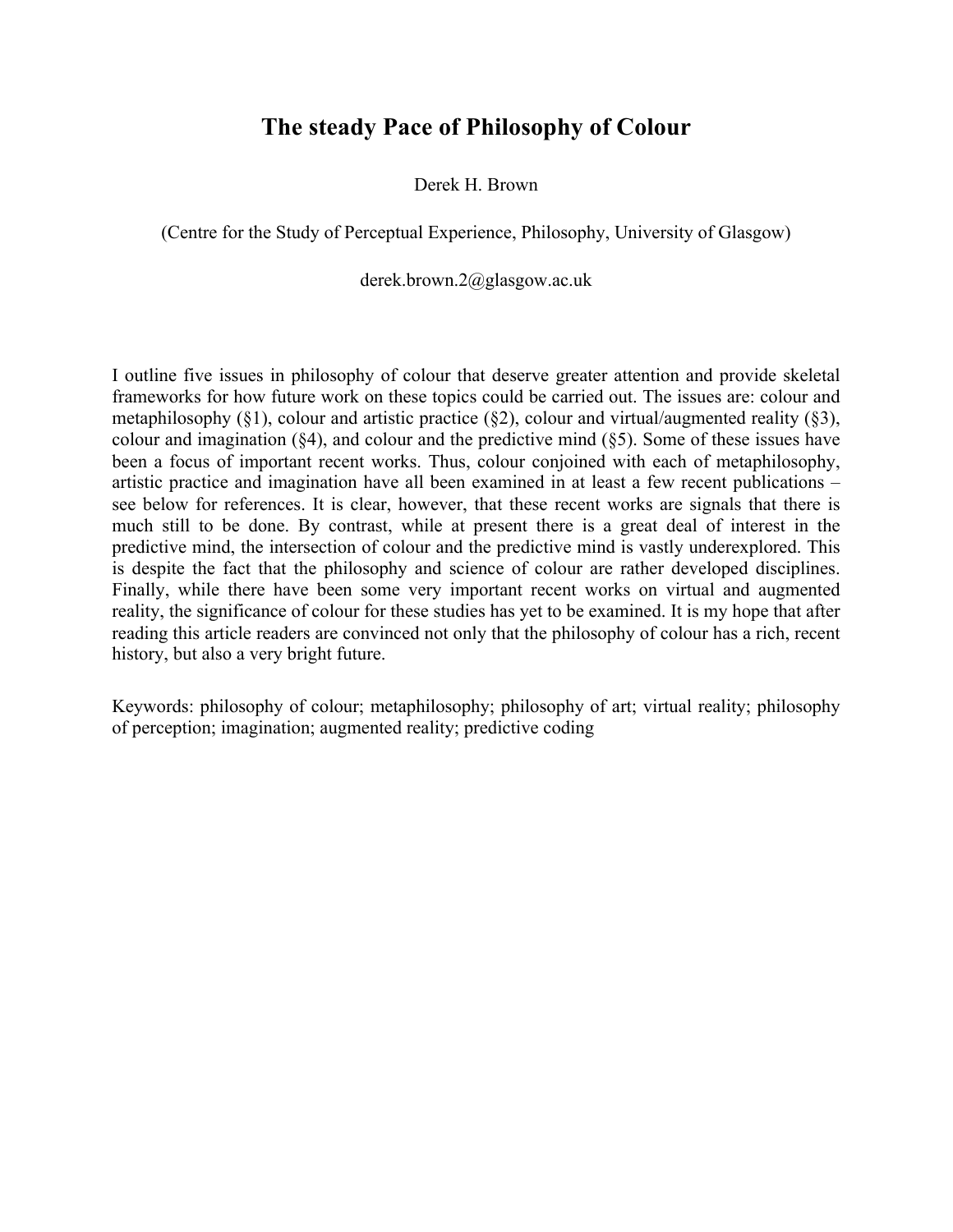# **The steady pace of philosophy of colour**

Derek H. Brown

(Centre for the Study of Perceptual Experience, Philosophy, University of Glasgow)

derek.brown.2@glasgow.ac.uk

Let me begin by thanking Alice Barale for this wonderful opportunity to help celebrate colour and also the launch of *The Routledge Handbook of the Philosophy of Colour*, edited by myself and Fiona Macpherson (hereafter *Handbook*). This *Handbook* is in many ways an attempt to illustrate how much philosophy can be (and has been) done by considering the nature of colour and colour experience, with the aim of stimulating further research into the topic. The opening section is a collection of broad philosophical topics – such as the mind-body problem, skepticism, philosophy of science, and vagueness – that can be examined using colour as a case study. The *Handbook* then outlines some of the insights into the nature of colour and colour perception gleaned from colour science, and proceeds to dig rather deeply into some of the issues that arise when trying to figure out what and where colours are (colour ontology), how we should understand colour experience, the nature of various colour phenomena, and the relation between thought, language and colour. Since Barale has provided an overview of the *Handbook*, I will focus on something slightly different.

In what follows I will sketch a few trends I see or wish to see in philosophy of colour. This is not to say that these are the only trends or that other topics don't deserve further examination. Far from it. For example, the strong relation between the science and philosophy of colour clearly deserves further exploration, and I expect that will occur in the future. Similarly, the importance of colour ontology to the philosophy of colour and of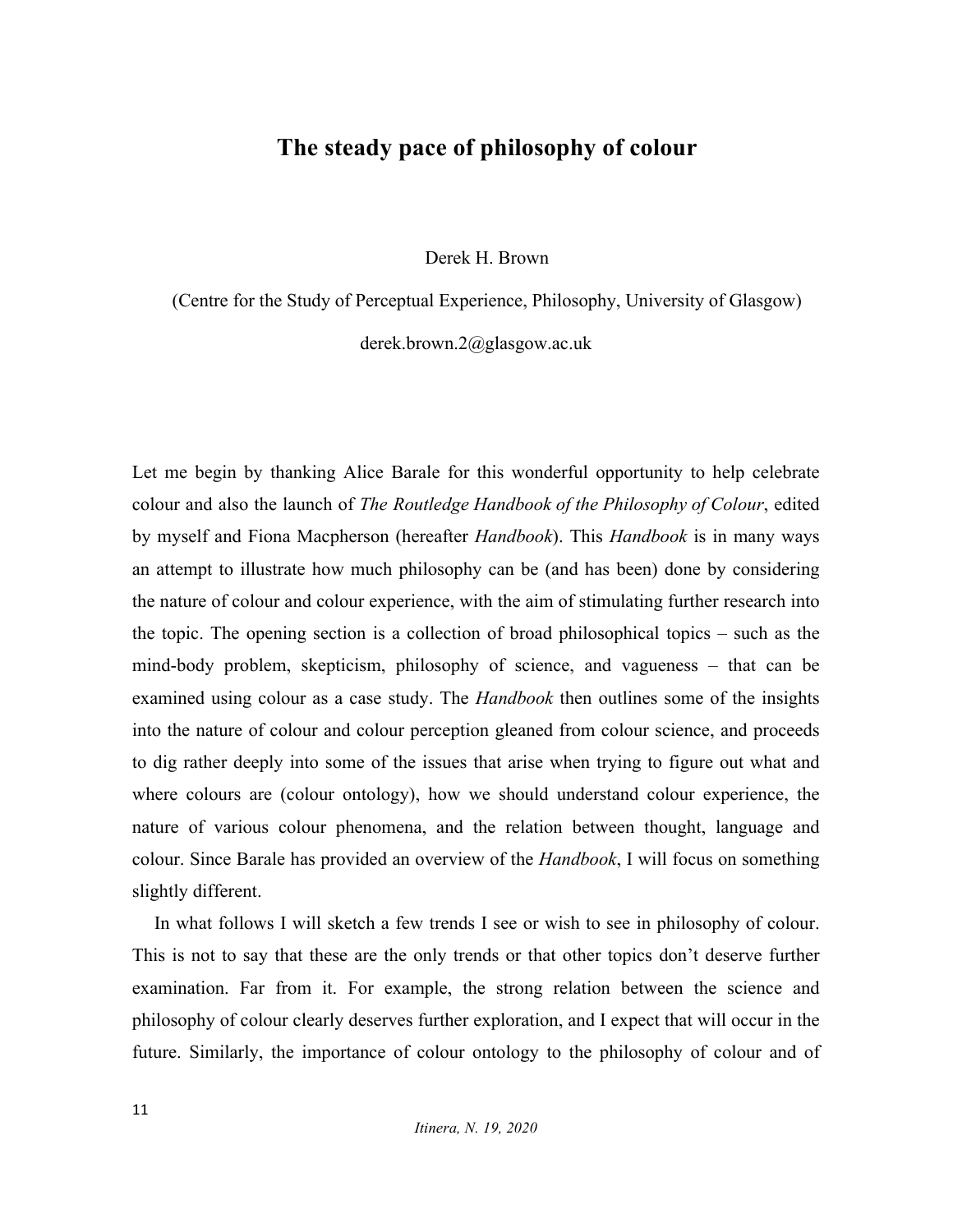colour to the mind-body problem are rich topics that will continue to attract attention. However, some other issues are less visible, but also important, particularly in our current climate. Of these, I will examine: colour and metaphilosophy (§1), colour and artistic practice (§2), colour and virtual/augmented reality (§3), colour and imagination (§4), and colour and the predictive mind (§5). Let's get started.

### **1. Colour and Metaphilosophy**

It is worth highlighting some underexplored issues in colour and metaphilosophy. Metaphilosophy, roughly the philosophy of philosophy, is a broad topic. I focus on issues in metaphilosophy and colour within the analytic tradition. Analytic philosophy is driven by formal methods of logical reasoning and in many instances input from empirical sciences. Philosophy of colour is no exception to this. In the current climate there is an intense focus on topics like the analytic metaphysics of colour and the interpretation of empirical data from the science of colour. While I wouldn't advocate moving away from these topics, within analytic philosophy there are worthwhile instances in which the broadly "scientific naturalist" methods typical of analytic philosophy are being questioned.

In philosophy of colour it is standard to examine colour speech and thought, colour visual systems, the causal interactions between light, objects and retinas that give rise to colour perceptual states, and to do so in a way that leaves room for debate about basic questions like *Are cucumbers really green?* and *Do we ever veridically perceive colours in our environment?.* One motive for leaving such questions open to debate might be respect for scepticism, but another (related) motive is a felt need to justify one's answer in a way that will be informative to, if not convince, one's opponents.

Like some others, Joshua Gert<sup>1</sup> and Keith Allen<sup>2</sup> are colour realists, believing for example that cucumbers are green and that we often veridically perceive colours. They are also colour primitivists, maintaining that colours are *sui generis* properties (i.e. not reducible to basic physical properties like light reflectances). They offer many reasons to

<sup>&</sup>lt;sup>1</sup> J. Gert, *Primitive Colors: A Case Study in Neo-Pragmatist Metaphysics and Philosophy of Perception,* Oxford University Press, Oxford 2017.

<sup>2</sup> K. Allen, *A Naïve Realist Theory of Colour*, Oxford University Press, Oxford 2016.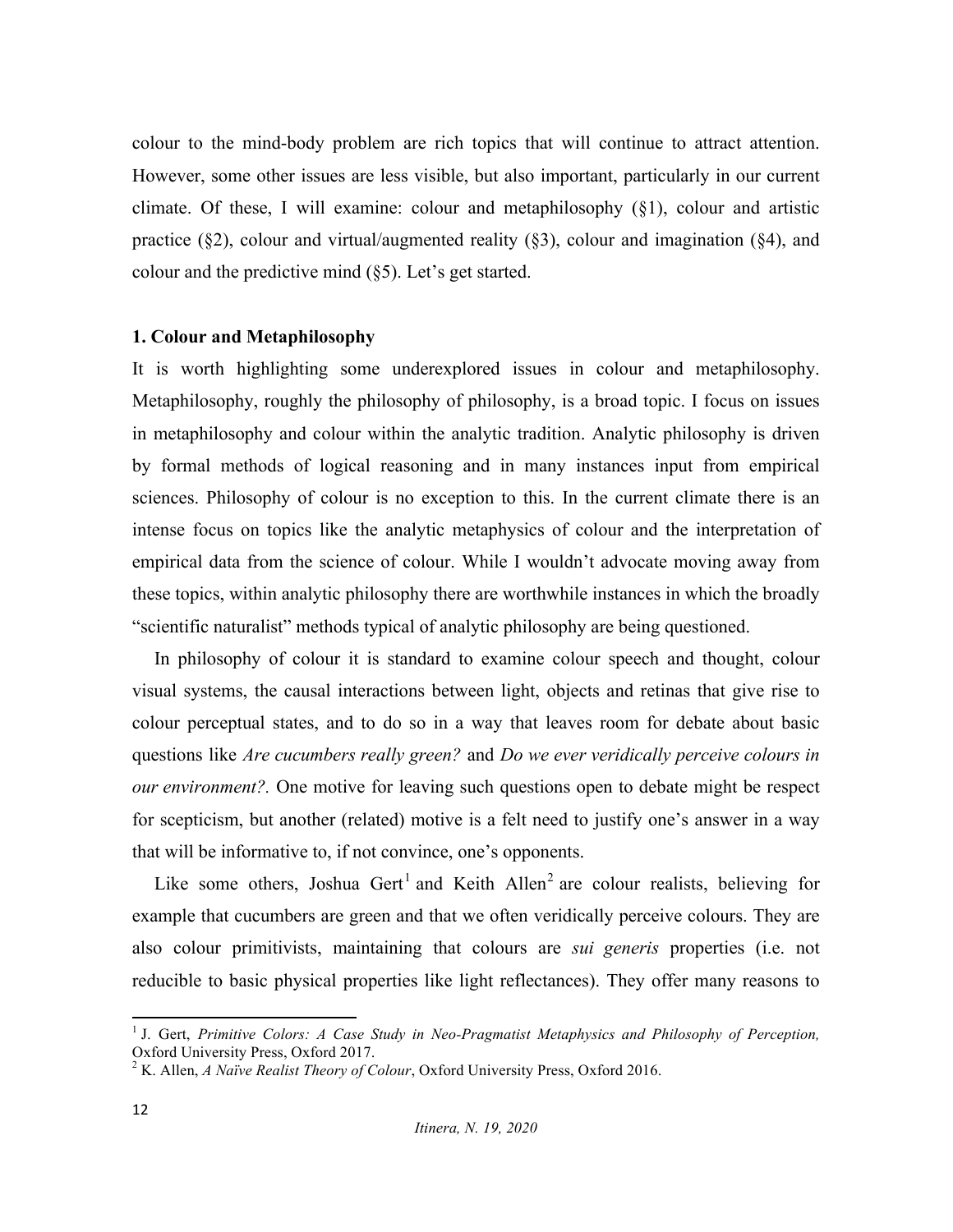accept these claims. One of these – the one I will highlight – is their respective metaphilosophical views. These views independently lead them to viewing the truth of claims such as "cucumbers are green" as a kind of conceptual bedrock that doesn't stand in need of sustained justification. In the briefest of terms, and overlooking many fine points, here is the rough idea.

Gert's colour realism stems in part from his commitment to neopragmatism<sup>3</sup>. Neopragmatists<sup>4</sup> typically endorse minimalist or deflationary accounts of truth and reference. Thus, the question *Are there colours?* isn't about whether "blue", "yellow" and so on refer to genuine properties in our world. Instead, on their proposal the question is about whether *basic colour sentences*, sentences like "cucumbers are green" and "carrots are orange", receive widespread communal acceptance, can be ostensively taught, and can be incorrectly asserted (e.g. in odd circumstances or by persons with deficits in colour vision). Since basic colour sentences arguably do have these features, colours are real. By contrast, according to what Gert calls «scientific naturalism»<sup>5</sup>, it is one thing to recognize the communal agreement about the contextually-stable use of basic colour sentences, but quite another to justify the reality of colours<sup>6</sup>.

Allen labels his metaphilosophical view «transcendental naïve realism»<sup>7</sup>. Intuitively, naïve realism about perception is the thesis that we can and typically do directly or immediately perceive the reality around us. In philosophy it is often characterized as a claim about perceptual *experience*, namely that perceptual experiences are relations between perceivers and the mind-independent objects that are being experienced. Crucially, the mind-independent objects are not merely represented by perceptual experiential states, they partly *constitute* these states. The transcendental naïve realist sees naïve realism as a

 

<sup>&</sup>lt;sup>3</sup> See e.g. J. Gert, *Primitive Colors*, cit., chap. 2.<br><sup>4</sup> See e.g. H. Price, *Expressivism, Pragmatism and Representationalism*, Cambridge University Press, Cambridge Ma. 2013.

<sup>&</sup>lt;sup>5</sup> J. Gert, *Primitive Colors*, cit., p. 68.<br><sup>6</sup> For discussion see D. Brown, *Review of J. Gert, "Primitive Colors"*, in "Philosophical Review", 128(3), 2019, pp. 348–352. 7 K. Allen, *The Value of Perception*, in "Philosophy and Phenomenological Research", 18 January 2019, doi:

<sup>10.1111/</sup>phpr.12574. See also K. Allen, *A Naïve Realist Theory of Colour*, cit., esp. chpt. 8, where the connection to colour is explicit, though Allen's metaphilosophy isn't quite as developed as in *The Value of Perception*.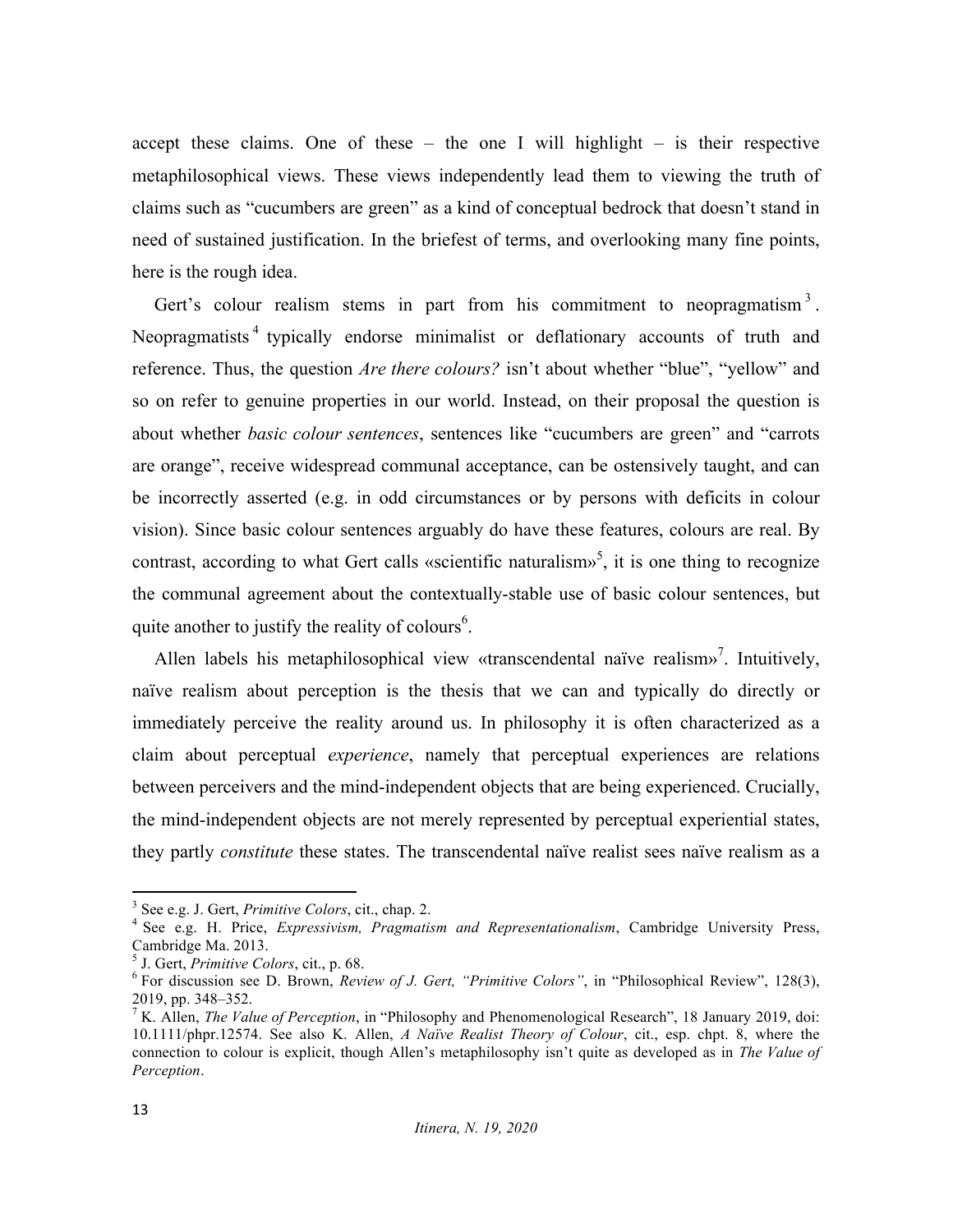kind of bedrock thesis, not in need of «external "rational" justification»<sup>8</sup>. It is instead a «core element of our conceptual scheme», something in need of illumination – but not doubting – through philosophical study<sup>9</sup>. Thus, the prescription is not a critique of naïve realism, but a Kantian-styled transcendental analysis, an attempt to explain the conditions for the possibility of naïve realism. While one can be a naïve realist about visual perception and reject the objectivity and reality of colour, it is difficult to do so. Thus, relatedly, part of Allen's motive for his colour primitivism is his transcendental naïve realism.

My point is not to suggest that we should endorse (or reject) these arguments. My point is that in both cases metaphilosophical commitments – commitments about how philosophy should be done, about what kinds of philosophical questions stand in need of further justification – are at least partly motivating their projects. With this in hand, let me make two comments.

First, it is somewhat easier to now see that different metaphilosophical commitments, those akin to some kind of "scientific naturalism", are often presumed in much contemporary philosophy of colour. Thus, the truth of "cucumbers are green" is not conceptual bedrock for many philosophers of colour. This is in part because they believe in a more substantive notion of reference and truth than the neopragmatist. It is also in part because they believe that external rational justification of colour primitivism (and naïve realism) can and should be sought, thus reducing the weight of transcendental arguments offered in support of these views.

Second, to my knowledge, a map about how these and other metaphilosophical commitments can inform and be informed by philosophy of colour hasn't been charted. Nor has there been a substantive debate about these issues. Given the magnitude of what's in play, a map and debate seems worthwhile.

### **2. Artistic practice and colour**

It is well known that colour has been studied not only in vision science but also in cultural studies, history, literature, visual art, architecture, fashion, and so on. Yet the influence of

 $8$  K. Allen, *The Value of Perception*, cit., p. 7. 9 Ibidem.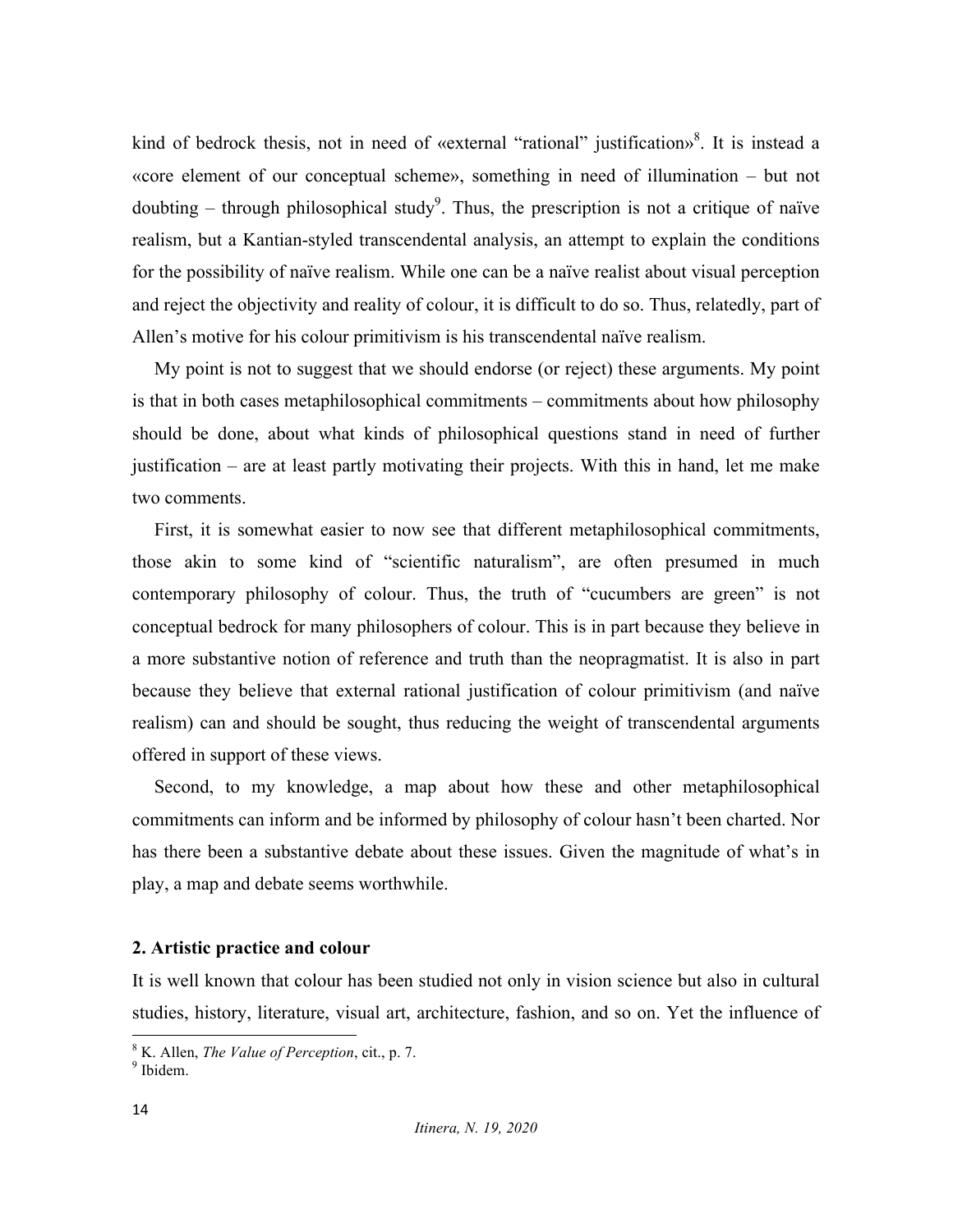the science of colour on contemporary philosophy of colour far outweighs not only the influence of these other fields, but arguably the sum of those influences. Consider visual art as an example. Although philosophers of art routinely discuss works where colour plays a prominent role, few philosophers of art explicitly theorize about colour and colour perception<sup>10</sup>, and few philosophers of colour use visual art as a focus of study. Setting aside philosophy of art, *artistic practice* itself is even less studied by philosophers of colour. Yet it is well-known that practical work of this sort yields numerous insights in the topics they study. One fascinating example of artistic *colour* practice yielding philosophical insight has recently been discovered. Given *Intinera*'s interest in aesthetics, it is worthwhile introducing readers to it. $^{11}$ 

The philosophy and science of colour routinely assumes the *opponent process theory of colour*. <sup>12</sup> The rough idea is as follows. Normal human trichromats have three cones, with peak sensitivities to the long, medium and short wavelength ranges of the visible spectrum, yielding L, M and S cones, respectively. According to this theory, human colour vision is further structured by the colour opponent system, which receives information from these cones and processes their differences in an antagonistic manner. The opponent system contains two chromatic opponent channels (red-green and blue-yellow) and an achromatic opponent channel (white-black). Set aside the achromatic channel. The red-green channel receives information from the L and M cones, and calculates the function  $L - M$ . If the result is positive, then the channel outputs *red*, if it's negative it outputs *green*, and if the value is null the channel doesn't output anything. The antagonism or opponency is the fact that triggering *green* entails supressing *red* and vice versa. There is no option of triggering both *red* and *green*. The blue-yellow channel receives information from all three cones and

<sup>&</sup>lt;sup>10</sup> One exception is D. M. Lopes, *Pictorial Color: Aesthetics and Cognitive Science*, in "Philosophical Psychology", 12(4), pp. 415-28.

<sup>&</sup>lt;sup>11</sup> This example is described in F. Macpherson, *Novel Colour Experiences and their Implications*, in D. Brown, F. Macpherson, *The Routledge Handbook of Philosophy of Colour*, Routledge, London 2020, chpt. 11. Macpherson was made aware of it by M. Newhall, *Painting With Impossible Colours*, slides of a talk delivered at the "Depiction, Pictorial Experience, and Vision Science" conference, Centre for the Study of Perceptual Experience, University of Glasgow, 15 – 17 November 2018 (unpublished). <sup>12</sup> The opponent process theory was first proposed by E. Hering, *Outlines of a Theory of the Light Sense*

<sup>(1892),</sup> Harvard University Press, Cambridge Ma. 1964. Key psychophysical data in support was added by L. Hurvich, D. Jameson, *An opponent-process theory of color vision*, in "Psychological Review" 64, 6, Part I, pp. 384–404, and various developments (including neuro-biological evidence) have been added since.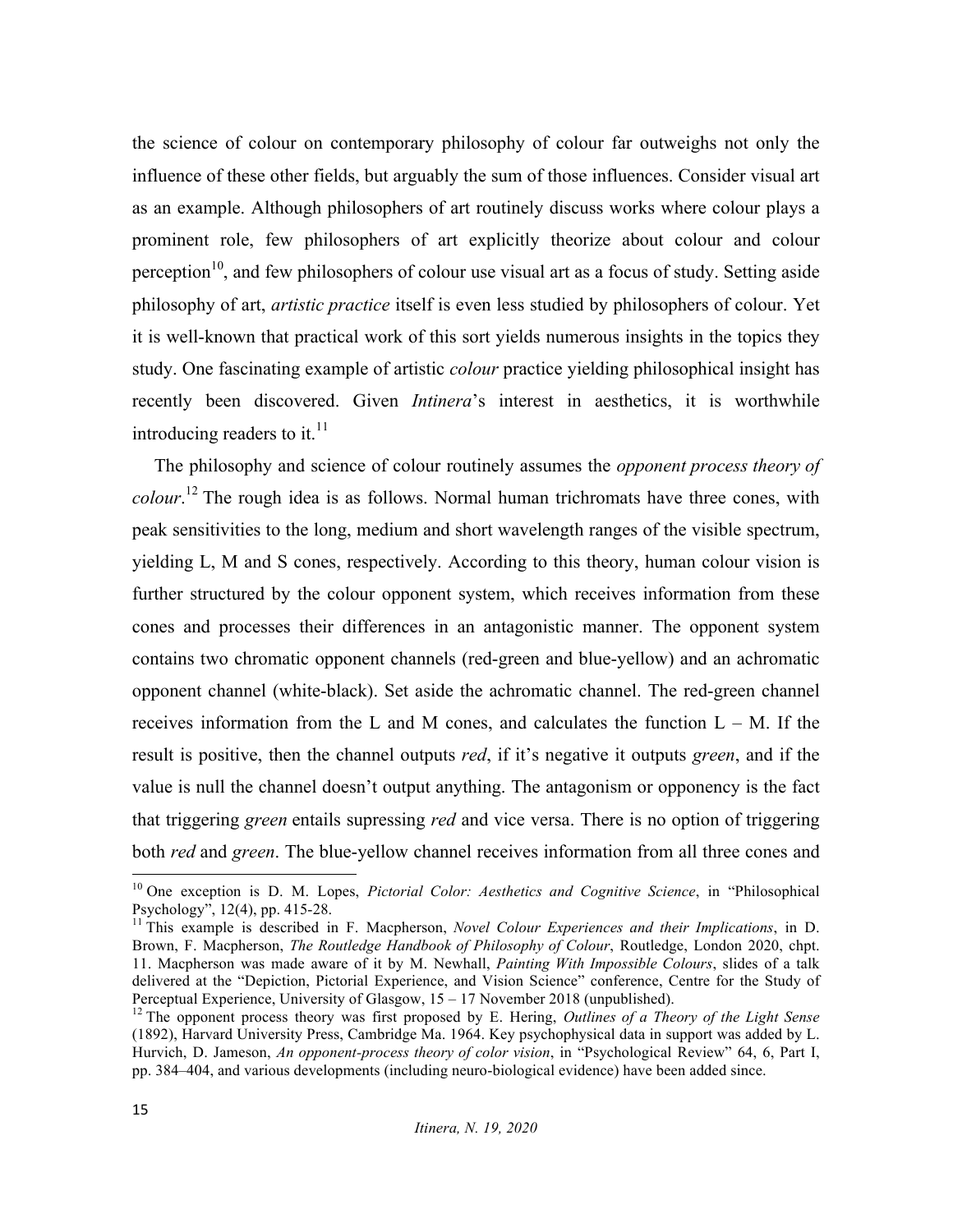calculates  $S - (L + M)$ . If the result is positive the channel outputs *blue*, and if negative it outputs *green*. On this model, human colour visual systems cannot enter into a state that represents both blue and yellow (at the same location at the same time), or a state that represents both green and red (at the same location at the same time). In short, according to opponent theory we cannot visually represent or experience bluish-yellows or reddishgreens.

In recent years, scientists have seemingly been able to "trick" our visual systems to enter into such "impossible" states $\frac{13}{2}$ , providing evidence against the opponent theory of colour. These experiments often use eye-trackers and carefully crafted stimuli, and, crucially, some subjects report experiencing colours that are reddish-green. The kinds of experiences induced in subjects are unfamiliar or novel to subjects, and as such are not easy to reproduce outside the highly contrived experimental situations. This makes the application of these cases to everyday colour vision somewhat limited.

Interestingly, visual artists have also addressed the opponency issue, but the method and result are different. The evening sky generates numerous colours, and at times the blue of the sky or of the sea can be found alongside the yellow of the setting sun, yet the boundaries between these blues and yellows needn't appear sharp. In that case, one might wonder whether the boundary area contains or looks to contain a bluish-yellow colour (i.e. a mixture of blue and yellow). According to the opponent process theory of colour, the area cannot look to be bluish-yellow, because nothing can look this way. From the painter's perspective, the central question is the practical one: Can I paint a smooth transition from blue to yellow without going through any other colour, including white or grey? The answer is that you can paint something that *looks* like a smooth transition from blue to yellow that doesn't go through any other colour<sup>14</sup>. Hence one way to describe the transition area is as looking bluish-yellow, in conflict with the opponent process theory of colour. The paints used to achieve this include a combination of blues, some warm colours like yellows

<sup>&</sup>lt;sup>13</sup> See e.g. H. Crane, T. Piantanida, *On Seeing Reddish Green and Yellowish Blue*, in "Science", 221(4615), pp. 1078-1080.

pp. 1078-1080. <sup>14</sup> See e.g. S. Ryan, *How to Paint a Sky - Acrylic Painting Lesson*, YouTube Video, published on Aug 17, 2013, accessed 19 November 2018.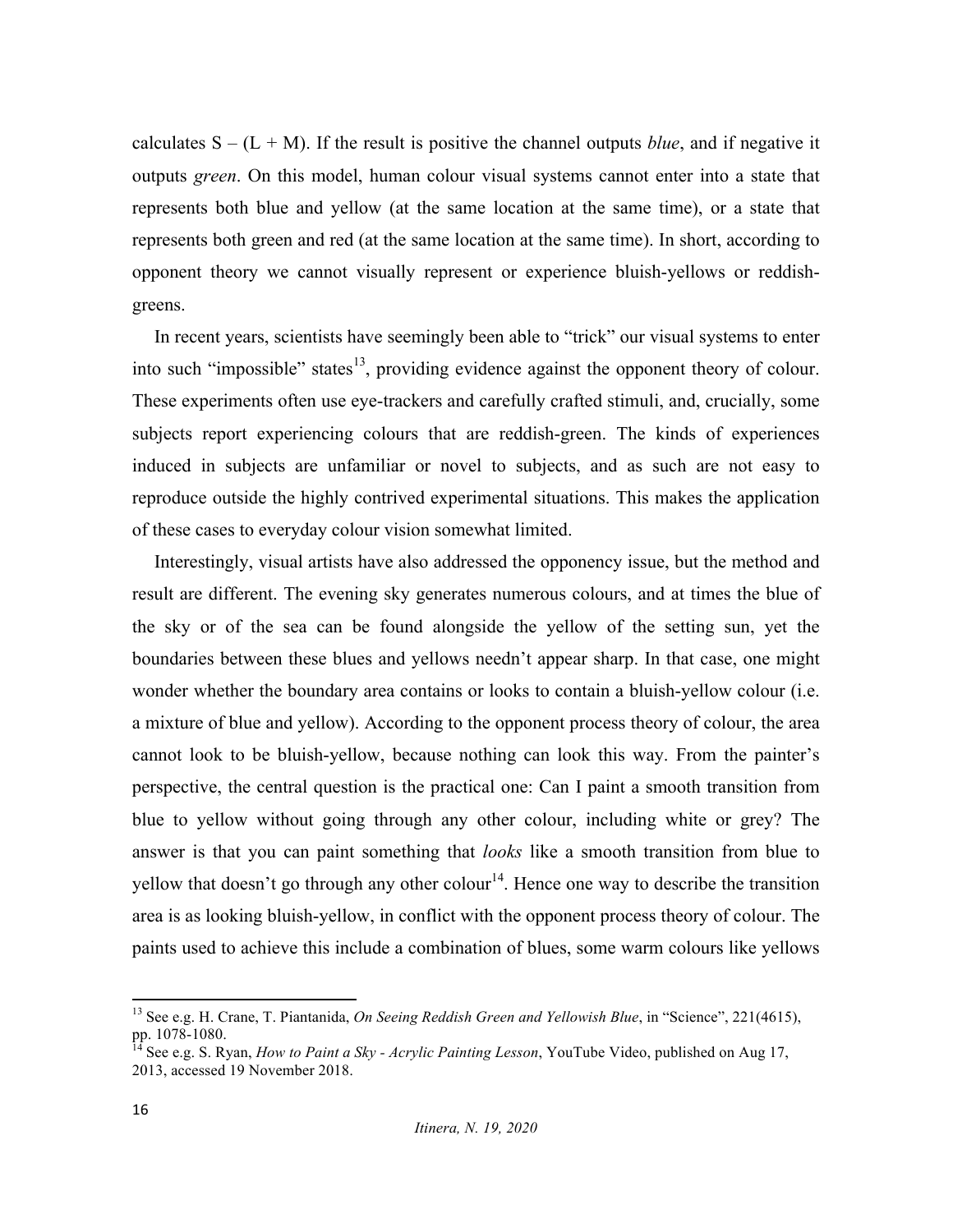and reds, and a white. The actual colours of the final canvass at each region are open to a few different descriptions. On one of these descriptions, the canvass has a blue region, a yellow region, and a grey region in between the two. If this is accurate, then the canvass itself doesn't have a bluish-yellow region, even though it arguably looks to. Thus, while there are some questions about how best to describe the *experienced* colours of the canvass, and how best to describe the *colours* of the canvass, we have a purported counterexample to the opponent process theory of colour deriving from artistic practice (not science).

This demonstrates that challenges to colour theory do derive from artistic practice. Perhaps more importantly, this counterexample derives from natural scenes and is readily appreciable by the public. By contrast, the examples from the scientific experiments are, as mentioned, not viewable outside laboratory settings, and their character is difficult for subjects to communicate to experimenters. Thus, although the character of both the colour experiences had during the scientific experiments and the colour experiences of the canvass are difficult to describe, the public observability of the canvass allows for an important kind of public scrutiny and debate about the applicability of various descriptions that the scientific case doesn't readily support. In at least this regard the artistic counterexample is of heightened philosophical interest.

I don't mean to suggest that the purportedly bluish-yellow looking regions of paintings of sunsets demonstrate beyond doubt that the opponent process theory of colour is mistaken. I instead suggest that the case has special value because of its derivation from natural scenes and accessibility for public scrutiny. Given how little attention philosophers of colour typically pay to artistic practice, it is hard to say how many insights into philosophy of colour might be lying in wait.

#### **3. Colour and virtual/augmented reality**

Virtual reality is upon us, and it has many philosophically striking aspects. It brings the possibility of a "full visual illusion", and (relatedly) prompts difficult questions about perceptual ontology and perceptual experience. Virtual reality yields ethical questions, such as whether or not and to what extent people should prefer actual reality to virtual reality.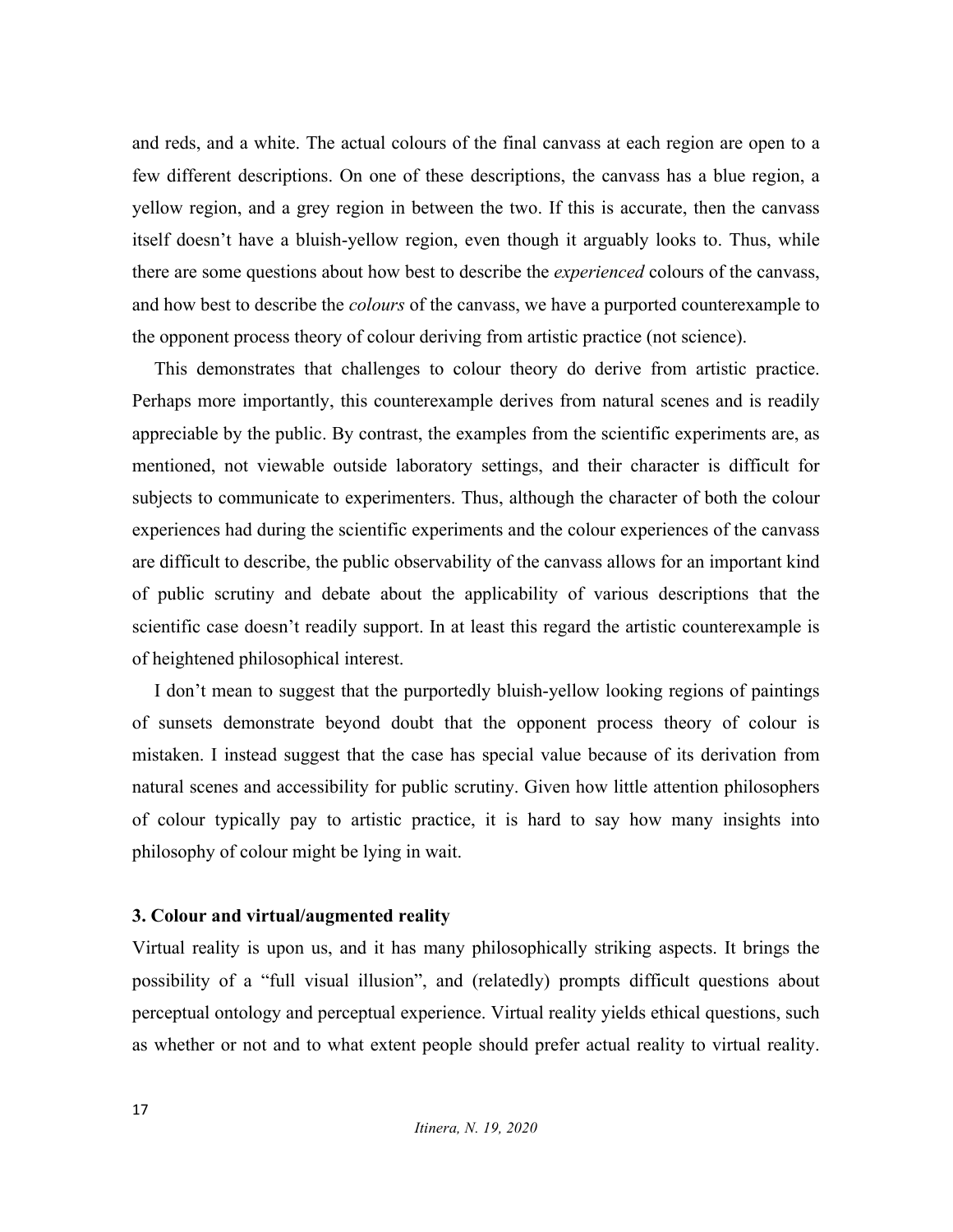Since, in its current form, virtual reality is predominantly visual, and colour is central to visual experience, colour is immediately at the heart of these issues. Similar issues arise from augmented reality, where virtual elements are "layered on top of" or "inserted into" perceived objective reality. Let me make a few remarks about how colour might figure into the emerging research on these topics

There are obvious perceptual and ontological analogy between virtual reality and representational works of art. Thus, the colours and shapes presented on the screen of the virtual reality headset are analogues of the colours and shapes presented on the canvass of a painting. These presented features serve to *re*present, via *depiction*, objects and features in the depicted scene or world.

Ontologically, how should we understand the reality of the depicted scenes? In the theory of depiction, realists maintain that the depicted scenes are real or exist in a substantive sense, and various proposals try to limit this sense of "reality", including by appeal to universals, ideas, and fictional worlds<sup>15</sup>. In theory, all options are applicable to virtual reality, although debates about these applications are in their infancy (e.g. Chalmers defends a kind of realism, and McDonnell and Wildman defend fictionalism)<sup>16</sup>. While colour may not yield any specific insights here, it is an interesting case study regardless. Colour's significance to the relevant perceptual issues is more pronounced.

How should we understand the perceptual and experiential states that arise from engaging with depictive artworks? Many answers have been proposed. Perhaps such perceptions involve a persistent kind illusion, a view often attributed to Gombrich<sup>17</sup>. Perhaps there is a twofoldness or «seeing-in» to these states, where we in some sense perceive both the presented features on the canvass or virtual reality headset, and depicted

 

<sup>15</sup> For an overview see e.g. J. Hyman, K. Bantinaki, *Depiction*, in E. N. Zalta (ed.), *The Stanford Encyclopedia of Philosophy* (Summer 2017 Edition) (https://plato.stanford.edu/archives/sum2017/entries/depiction/).

<sup>16</sup> See D. Chalmers, *The virtual and the real*, in "Disputatio", 9(46), 2017, pp. 309–52 (doi: https://doi.org/10.1515/disp-2017-0009); N. McDonnell, N. Wildman, *Virtual reality: digital or fictional?*, in

<sup>&</sup>lt;sup>17</sup> E. Gombrich, Art and Illusion: A Study in the Psychology of Pictorial Representation, Phaidon, London 1960.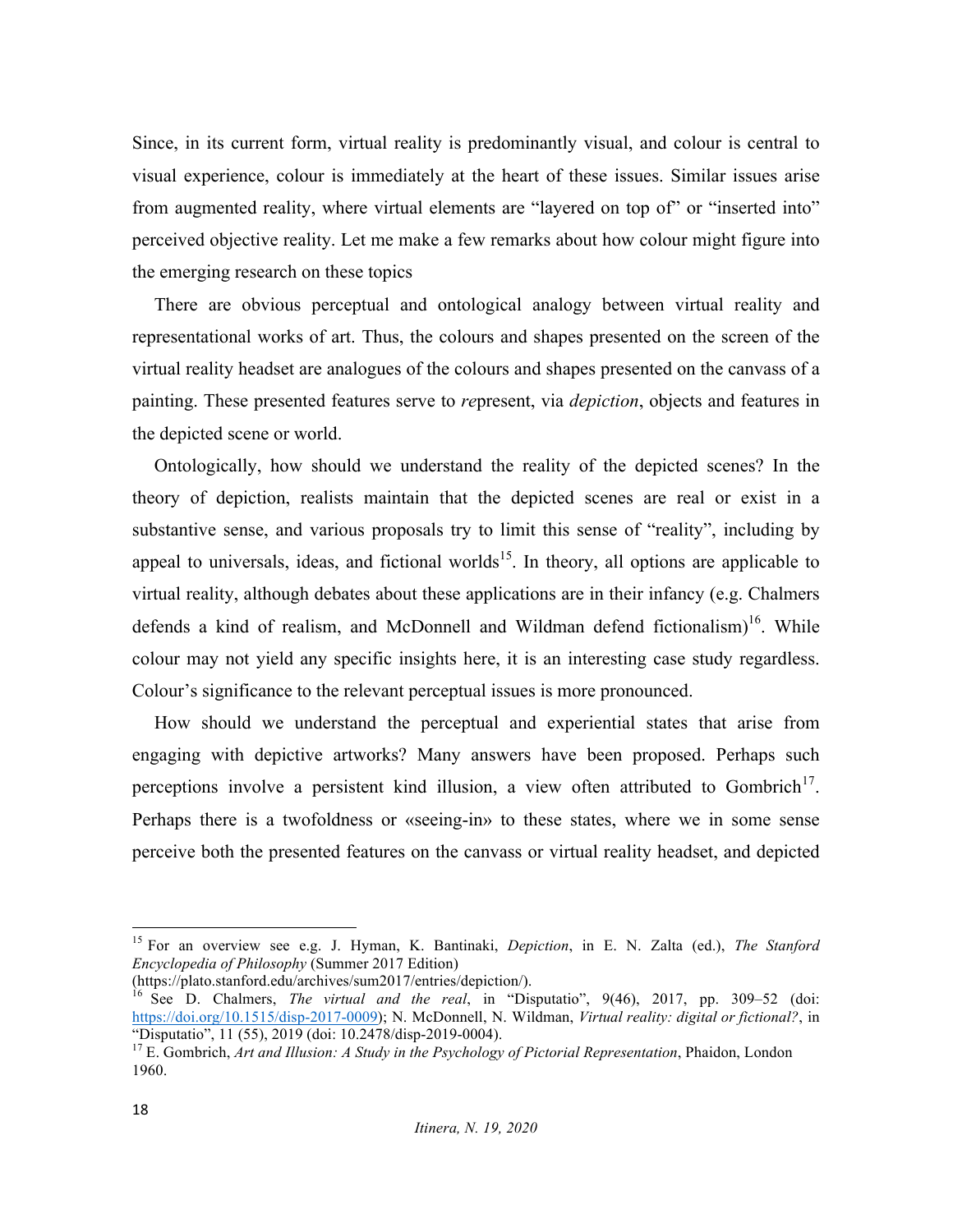scenes<sup>18</sup>. A more recent proposal is that the perceptual states typically involved in picture perception are of the same psychological kind as those involved in everyday «face-to-face» perception, except that during picture perceptions we engage «virtual models» of objects and scenes in pictorial space<sup>19</sup>.

Again, in theory these and other options from the theory of depiction are applicable to virtual reality, although debates about these applications have barely begun. Colour is a particularly important case study, because the presented features on the canvass or virtual reality headset typically include *real* colours that are interacting with our visual systems. By contrast the canvass or screen doesn't have real analogues of the depicted objects (e.g. real dogs or goblins), and the 2D shapes on the canvass or screen bear a thorny relationship to the 3D shapes of the depicted objects. Thus, if perceptions of depictive art and virtual reality are twofold, or illusory, or involve engaging "virtual" objects and their colours, the role that the presented real colours play is of particular interest<sup>20</sup>.

An important disanalogy between depiction in art versus virtual reality is that, when wearing a virtual reality headset, the screen is arguably impossible to perceive *as a screen* in the way that canvasses are typically perceivable *as canvasses*. In this regard perhaps the default perceptual state in virtual reality is more akin to the kind of state that occurs when viewing *tromp l'oeil* works (i.e. paintings that bound toward looking like a real scene as opposed to a painting of a scene). *Tromp l'oeil* paintings are an infamous trouble case for theories of depiction, and not the kind of case depiction theorists typically build their theories around. These factors arguably make the real colours of the virtual reality screen even more difficult to accommodate in one's theory of perception and experience in virtual reality.

Recall that augmented reality is where images are layered in front of or inserted into the scene before one, for example arising when one wears transparent glasses that selectively

<sup>&</sup>lt;sup>18</sup> See R. Wollheim, *Art and Illusion*, in "British Journal of Aesthetics", 3(1), pp. 15–37; Id., *Painting as an Art*, Princeton University Press, Princeton 1987.

<sup>&</sup>lt;sup>19</sup> R. Briscoe, *Depiction, Pictorial Experience, and Vision Science*, in "Philosophical Topics", 44(2), 2016, pp. 43-81.

pp. 43-81. <sup>20</sup> J. Kulvicki, *Colour and the arts: Chromatic perspectives*, in D. Brown, F. Macpherson, *The Routledge Handbook of Philosophy of Colour*, cit., chpt. 6.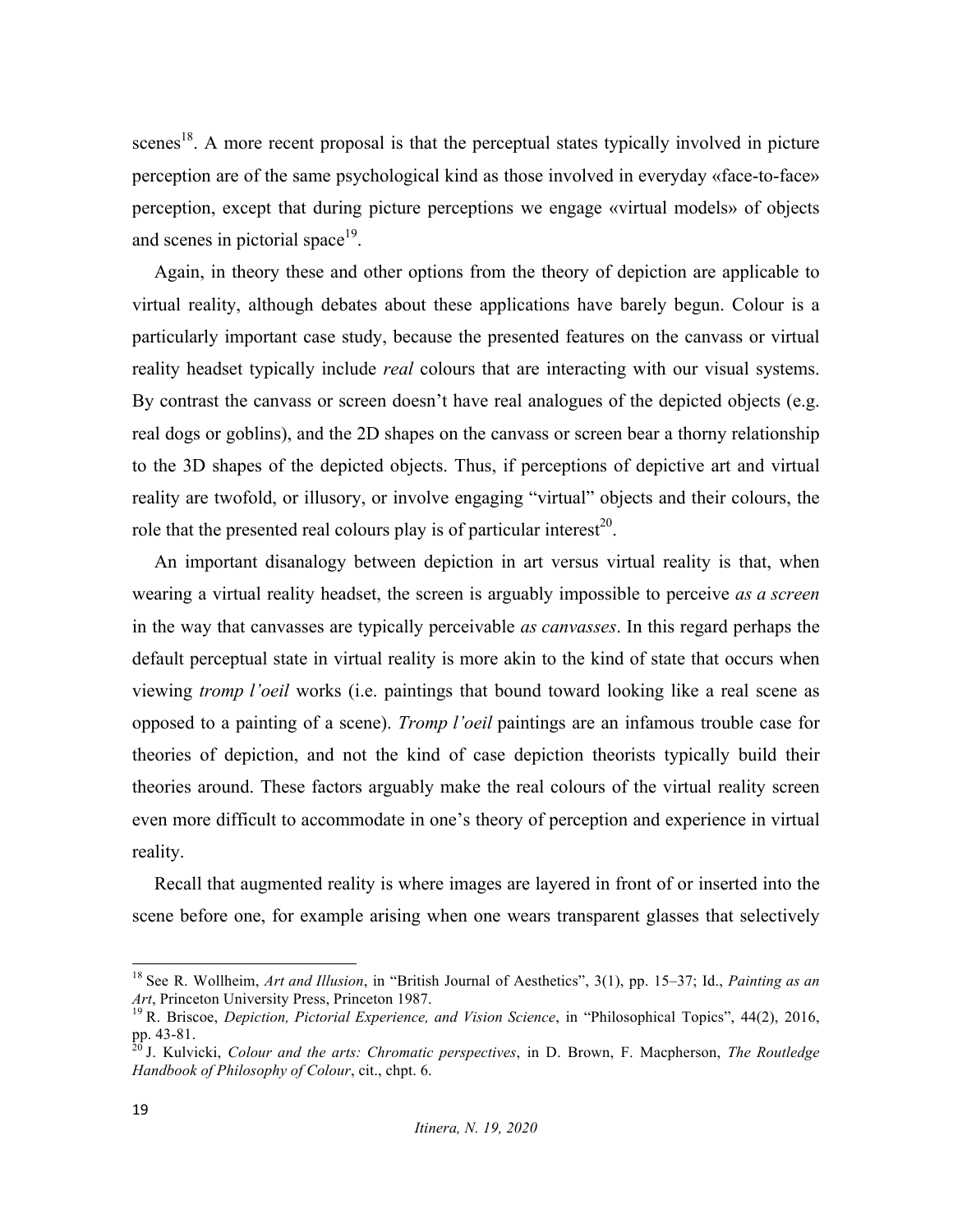produce images on the lenses. While it is tempting to use the above options and simply apply them to augmented reality perceptions, it would be a mistake to begin this way. In depiction cases, the canvass or virtual reality screen essentially function to depict the represented scene. By contrast, while the virtual images of augmented reality may at times depict the reality "beyond" them, in many instances they may not. Consider some examples.

Suppose first that one's augmented reality glasses do something rather sophisticated like identify human faces in the scene before you and make them appear blue, for example by producing blue patches on the portion of the glasses that overlap with observed faces. It is reasonable to argue that in this case the blue patches on the glasses depict the colours of faces in the scene. The depictions are in general erroneous, as few if any of the observed faces are (by hypothesis) blue. But, for contrast there is a much stronger case to be made for depiction in the "blue face" example than in comparison with a scenario in which one merely wears blue-tinted glasses. The blue of blue-tinted glasses doesn't function as a depiction of any observed scene in any substantive sense. An intermediate case might be one in which one's augmented reality glasses introduce a blue tint to the scene in response to specific general environmental conditions, such as extreme brightness. I suspect in this case the blue in some important senses is depicting the scene, and in other important senses isn't, though space prevents me from fleshing this out. Next, consider a case in which augmented reality glasses provide textual information about the face one is standing in front of, perhaps a name or occupation. Although that text expresses content that is about the face (or about the individual to whom the face belongs), and in this regard represents the face (or individual), the information isn't in any way *depicting* the face (or individual). Finally, suppose the glasses provide textual information about something other than the observed scene, perhaps information about oneself, or a new email, or breaking news in sport. That text, even though it has representational content, doesn't represent anything in the observed scene (unless by chance).

Thus, starting with a depiction framework for understanding augmented reality perceptions is oversimplified and misleading. Another option is to start with perceptions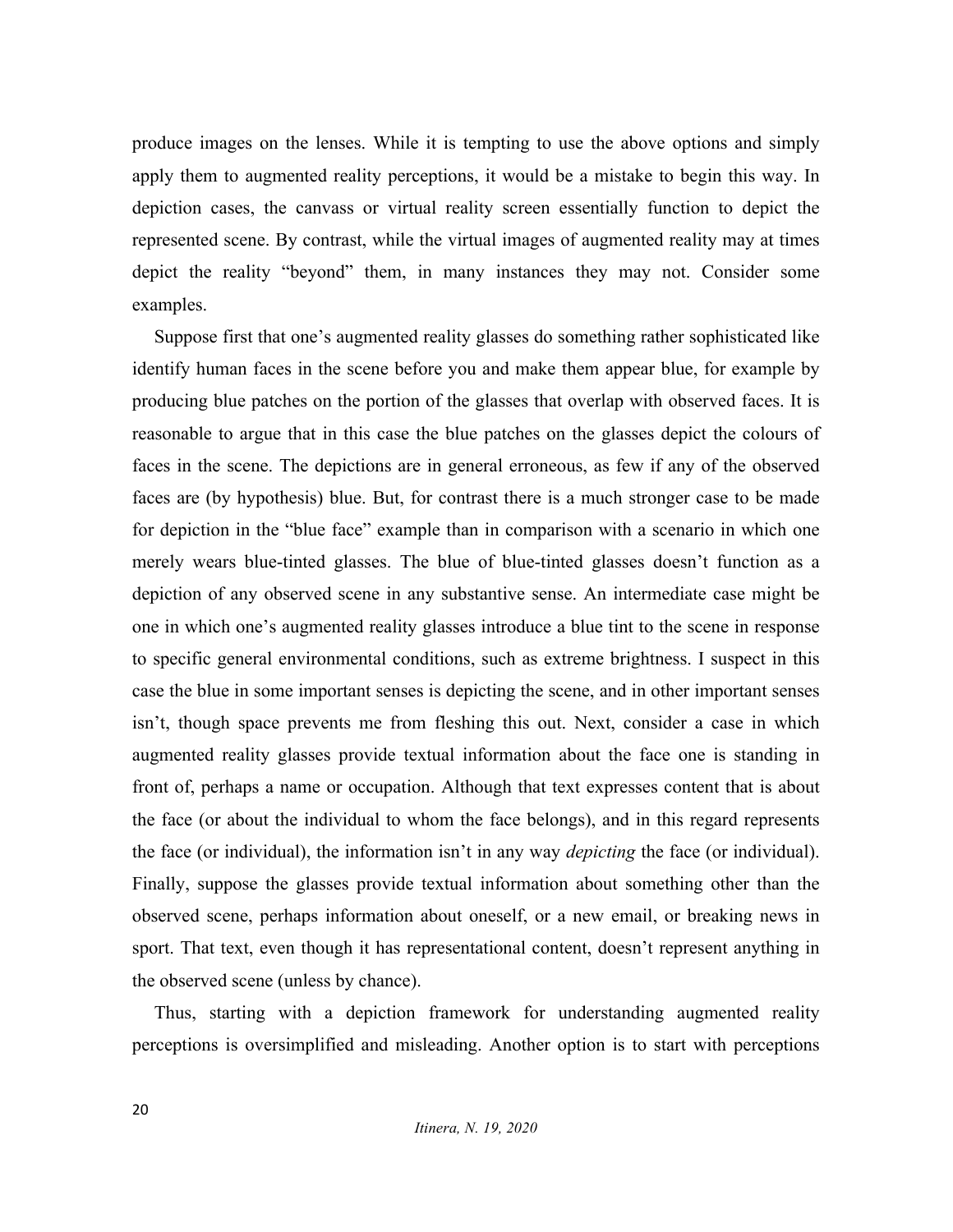involving distinct layers where the virtual "proximal" layer isn't essentially functioning as a depiction of the "distal" layer. Colour perception is a crucial case study here as well, for this starting point yields numerous possible kinds of visual experiences, many of which will have application in augmented reality<sup>21</sup>.

#### **4. Colour, perception and imagination**

It is clear that we can and often do perceptually experience colours, and that these are somehow different from merely imagined colours. How should we understand the difference between them? In what ways do the two interact? Recent work on interrelations between cognition, imagination and perception challenge influential answers to these questions. Here is a brief overview<sup>22</sup>.

Imagined colours might be described as *less vivid* than perceptually experienced ones (following Hume), or as more *deliberately* produced or more liable to *fade* away without sustained effort. All of these criteria are instructive, but also fallible. For example, to someone imagining a monster in the closet, the imagined monster might seem extremely vivid (e.g. prompting them to run from the room in terror), non-deliberate (e.g. they don't believe it's their doing, and seemingly can't make it stop), and persistent (e.g. the imagined creature might be present every night for months). Conversely, perceptual experiences can lack vivacity (e.g. viewing something in poor lighting), can seem deliberate (e.g. when an object in a crowded field is only discernible with considerable effort) and can fade rapidly (e.g. fixed, persistent stimuli fade from view very quickly<sup>23</sup>. Thus, enforcing these kinds of criteria to distinguish between perceptions and imaginings is wrong-headed. A more nuanced approach is required.

 

<sup>21</sup> D. Brown, *Colour constancy and colour layering*, in "Philosophers' Imprint", 14(16), 2014, pp. 1-31.

<sup>22</sup> For details see e.g. D. Brown, *Infusing perception with imagination*, in F. Macpherson, F. Dorsch (eds.), *Perceptual Imagination and Perceptual Memory*, Oxford University Press, Oxford 2018, pp. 133-160; Id., *Infusing perception with imagination?*, on *The Junkyard: A Scholarly Blog Devoted to the Study of the Imagination*, 19 February 2020 (https://junkyardofthemind.com/blog/2020/2/14/infusing-perception-with-imagination). See also D. Stokes, *Cognitive penetration and the perceptual of colour*, in D. Brown, F. Macpherson, *The Routledge Handbook of Philosophy of Colour*, chpt. 29, and the references therein.

 $23$  There are different forms of "perceptual fading". Illusions like the Troxler effect provide a striking illustration of one of them (see e.g. https://www.illusionsindex.org/i/troxler-effect).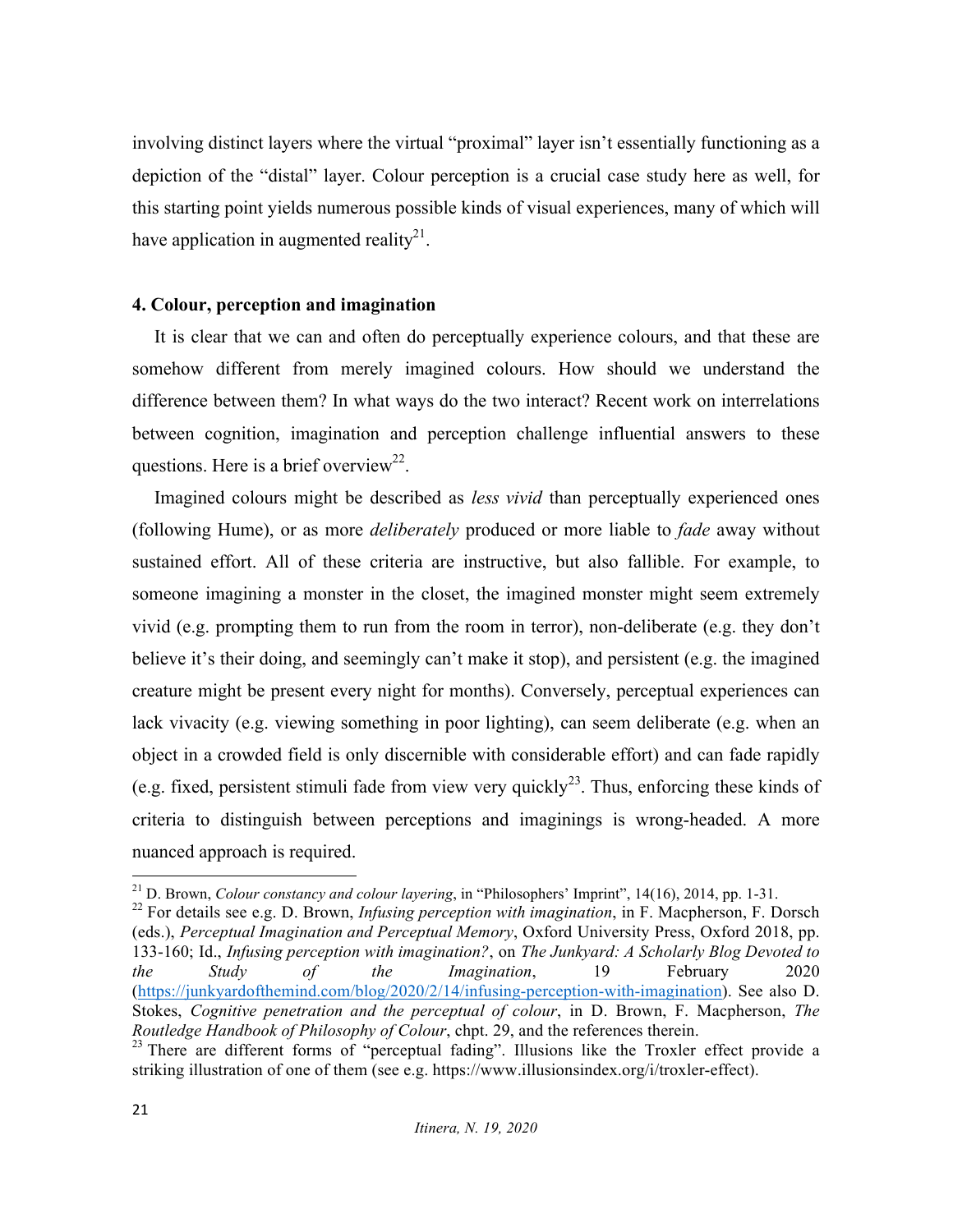Setting aside demarcation difficulties, one might ask whether and to what extent perceived and imagined colours can mix or overlap in a single state? There is a body of research pertaining to "memory colour" which provides surprising insights into the issue. The data are controversial, but for purposes of illustration take them at face value. Memory colour effects occur roughly when the experienced colour (e.g. the saturation) of a perceived thing is affected by background beliefs, for example experiencing a Coke can to be more red than a similarly coloured red cube, and, in Scotland, experiencing an Irn Bru can as more orange than a similarly coloured orange cube. Why or how does an Irn Bru can look more orange than the cube? It seems that perception alone can't explain the effects, because (by design) an Irn Bru can isn't more orange than the cube. Belief seems inadequate as well. Although I believe that an Irn Bru can is orange, beliefs are typically quite distinct from perceptions. Beliefs are non-sensory in a way that perceptions are inherently sensory. Also, beliefs don't generally seem to change perceptions. For example, as a perceptual theorist, I know what is illusory about many instances of perceptual illusions, yet that knowledge and the associated beliefs don't prevent me from being susceptible to the perceptual effects the illusions generate.

If perception and belief are inadequate to explain memory colour effects, perhaps imagination can help. Imaginings are typically sensory in a way that beliefs aren't, so imagination is a candidate to explain the sensory aspect of memory colour effects. On Macpherson's proposal<sup>24</sup>, an Irn Bru can is experienced as more orange than the orange cube because you believe that an Irn Bru can is orange (a cognitive state), and that triggers an imaginative state of orangeness that is injected into the occurrent perception of an Irn Bru can. Nothing of this sort happens regarding your perception of the orange cube. As a result, an Irn Bru can is experienced as being an overly saturated orange. The proposal is controversial, but assuming memory colour effects occur, some kind of explanation is demanded, and postulating perceptual states that are infused or injected with imaginings is an intriguing proposal.

 <sup>24</sup> F. Macpherson, *Novel Colour Experiences and their Implications*, cit.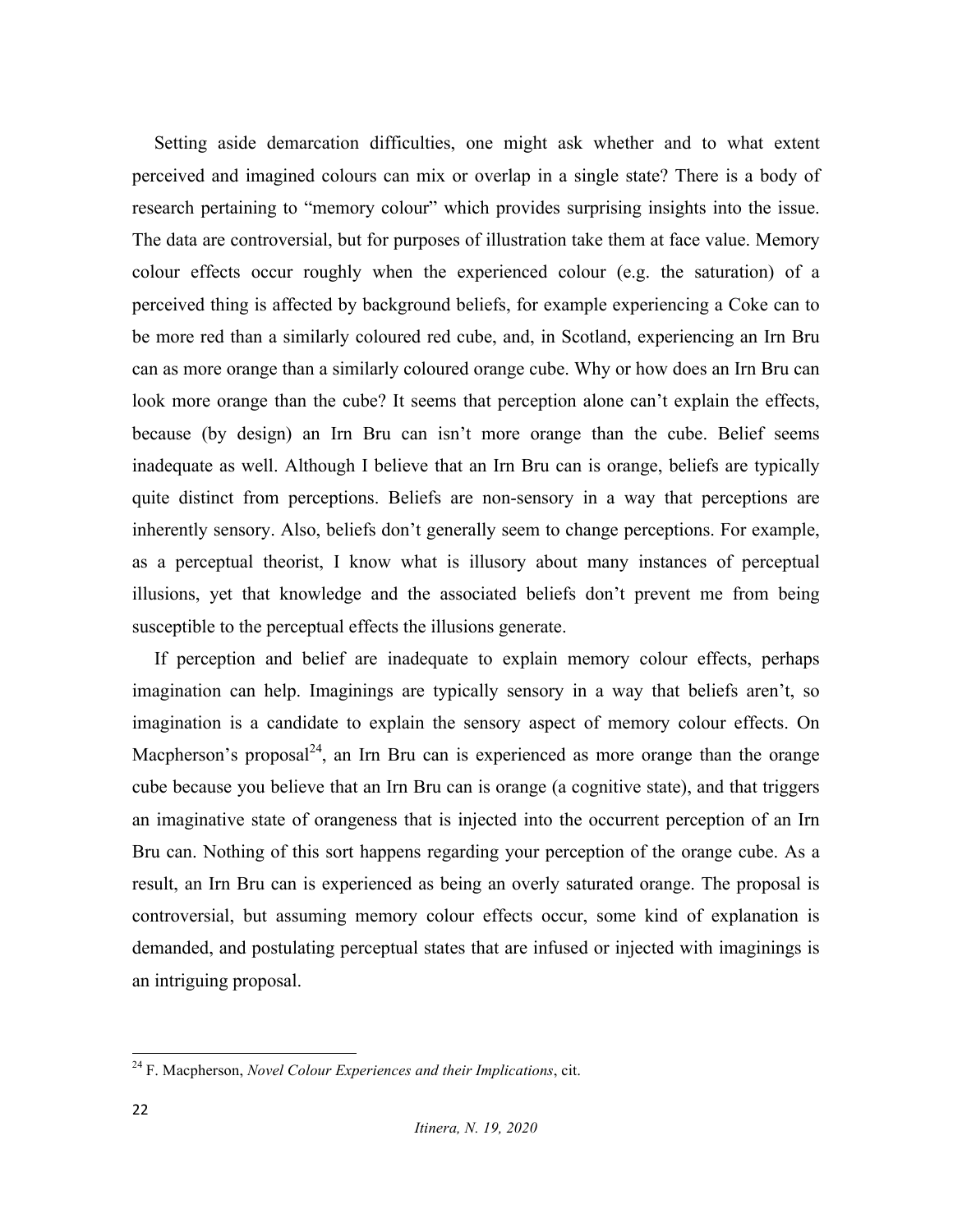Memory colour effects are just one kind of case that falls under the label "cognitive penetration of perception", and cognitive penetration cases are just one kind of case that might benefit from postulating states that are a mixture of perceptual and imaginative elements. The clarity and forcefulness of the colour case proves immensely valuable for these issues, and the increased attention these issues are receiving seems well deserved.

#### **5. Colour and the predictive mind**

The predictive coding approach to perception and the mind more generally is a very active research area at the moment<sup>25</sup>. However, while colour perception is an extremely well-studied facet of our minds, the ways in which colour perception might inform or be informed by predictive coding are largely unexplored. Let me situate the core issues.

Bayesian approaches to the mind utilize Bayesian probability theory, and in particular Bayes's Theorem, to understand mental processing. In its most general and rough form, Bayes's Theorem describes an event's probability by reference to conditions or *priors* that are assumed to obtain before the event. It is routinely applied to perceptual processing, and in some cases to colour perception. With regard to colour, the starting assumption is usually that a core function of colour vision is to represent the light reflectances of surfaces in one's environment. However, the light entering in the eye doesn't directly provide this information but is instead ambiguous between various combinations of reflectances and conditions of illuminations (and perhaps other factors like light transmission features of media). This ambiguity in sensory information is a classic example of the "inverse optics" problem in perception. Over the last several decades, various models of colour constancy have proposed assumptions that visual systems do or might make to overcome this problem. Some of these have now been re-cast in terms of Bayesianism<sup>26</sup>. In addition, some projects in colour science are more generally built around Bayesianism<sup>27</sup>.

 <sup>25</sup> A. Clark, *Whatever Next? Predictive brains, situated agents and the future of cognitive science*, in "Behavioural and Brain Sciences"*,* 36 (3), 2013, pp. 181-253; J. Hohwy, *The Predictive Mind*, Oxford University Press, Oxford 2013. <sup>26</sup> E.g. D. H. Brainard, *Bayesian Approaches to Color Vision*, in M. S. Gazzaniga, E. Bizzi, L. M. Chalupa, S.

T. Grafton, T. F. Heatherton, C. Koch, J. E. LeDoux, S. J. Luck, G. R. Mangan, J. A. Movshon, H. Neville, E.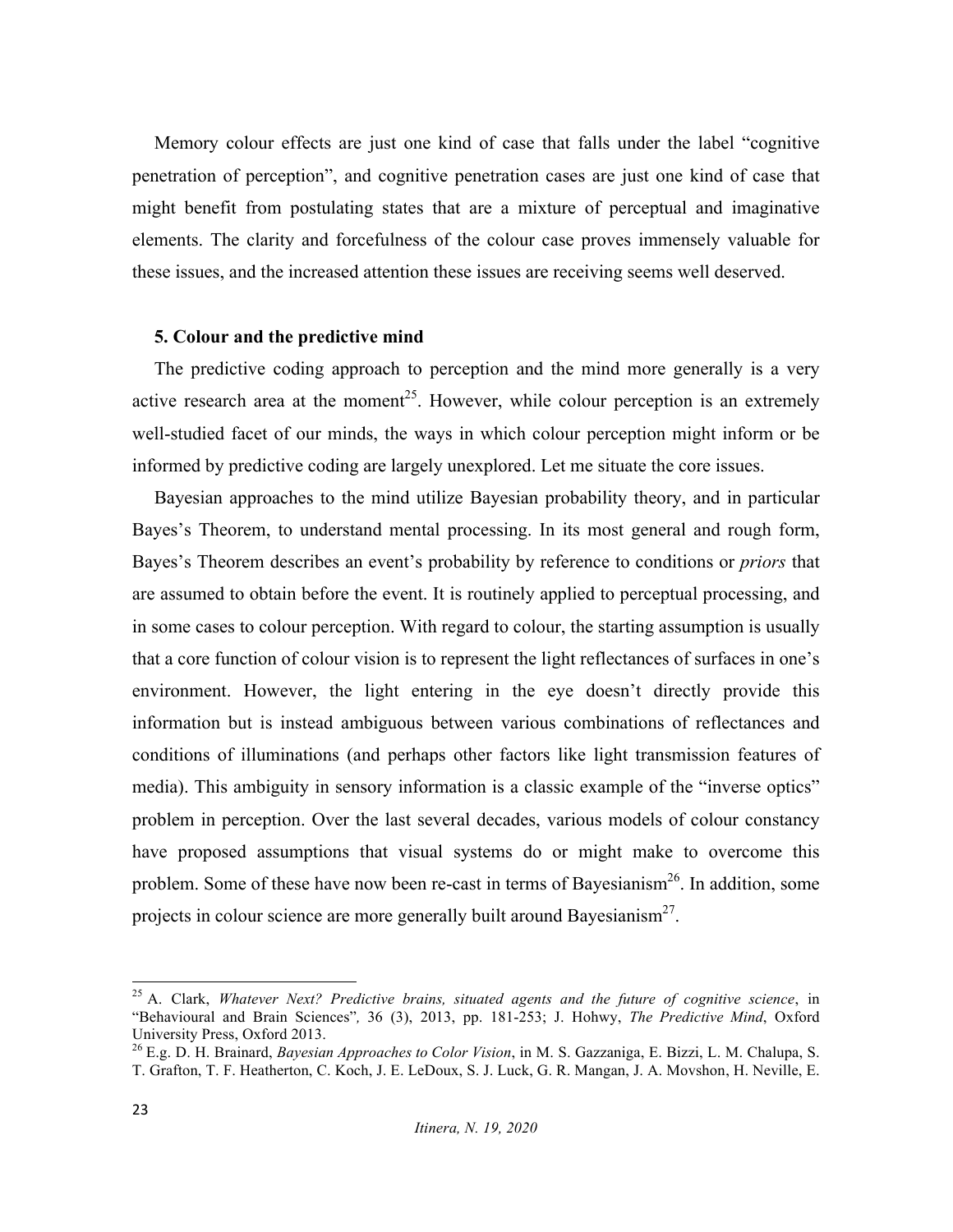Predictive coding is a sophisticated approach to mental processing, but here are the key ideas for our purposes. The prior assumptions of a perceptual system don't merely serve to disambiguate sensory information (e.g. light reaching the eye) but are more substantively used to *generate a model* of what is perceptually available before a subject. The model is then checked for accuracy against incoming sensory information and updated as needed. This is a significant departure from classical  $2^8$  (e.g. Marrian) models of perceptual computation. On classical models, a perceptual system builds a model of what is before the subject by performing various computations on incoming sensory information, computations that utilize stored assumptions and algorithms. Thus, on a classical picture, perceptual models are primarily built around incoming sensory information. On the predictive coding picture perceptual models are primarily built using stored assumptions, and then adjusted against incoming sensory information as needed.

There are numerous questions about how to develop the predictive coding approach, and various challenges are being posed. Colour vision is an obvious case study to examine this project, but at present little to no work has been done to this end. The following kinds of questions are worth examining. How straightforward is it to apply the Bayesian approaches to colour vision to predictive coding? How is the self-generated perceptual model of predictive coding to be understood in the context of colour vision, and what evidence is there for its existence? Some models of colour perception do not assume that a core function of colour vision is to represent the light reflectances of surfaces in one's environment<sup>29</sup>. How are these models expressible with Bayesianism and within predictive coding? There are also open questions about how to understand perceptual representation and perceptual experience within predictive coding. Colour is a natural case study for these

<sup>&</sup>lt;u> 1989 - Johann Stoff, fransk politik (f. 1989)</u> A. Phelps, P. Rakic, D. L. Schacter, M. Sur, B. A. Wandell (eds.), *The cognitive neurosciences*,

<sup>&</sup>lt;sup>27</sup> E.g. S. Allred, *Approaching Color with Bayesian Algorithms*, in S. Allred, G. Hatfield (eds.), *Visual Experience: Sensation, Cognition and Constancy*, Oxford University Press, Oxford 2012, pp. 212-231.

<sup>&</sup>lt;sup>29</sup> E.g. D. Foster, *Does colour constancy exist?*, in "TRENDS in Cognitive Sciences", 7(10), 2003, pp. 439-443.